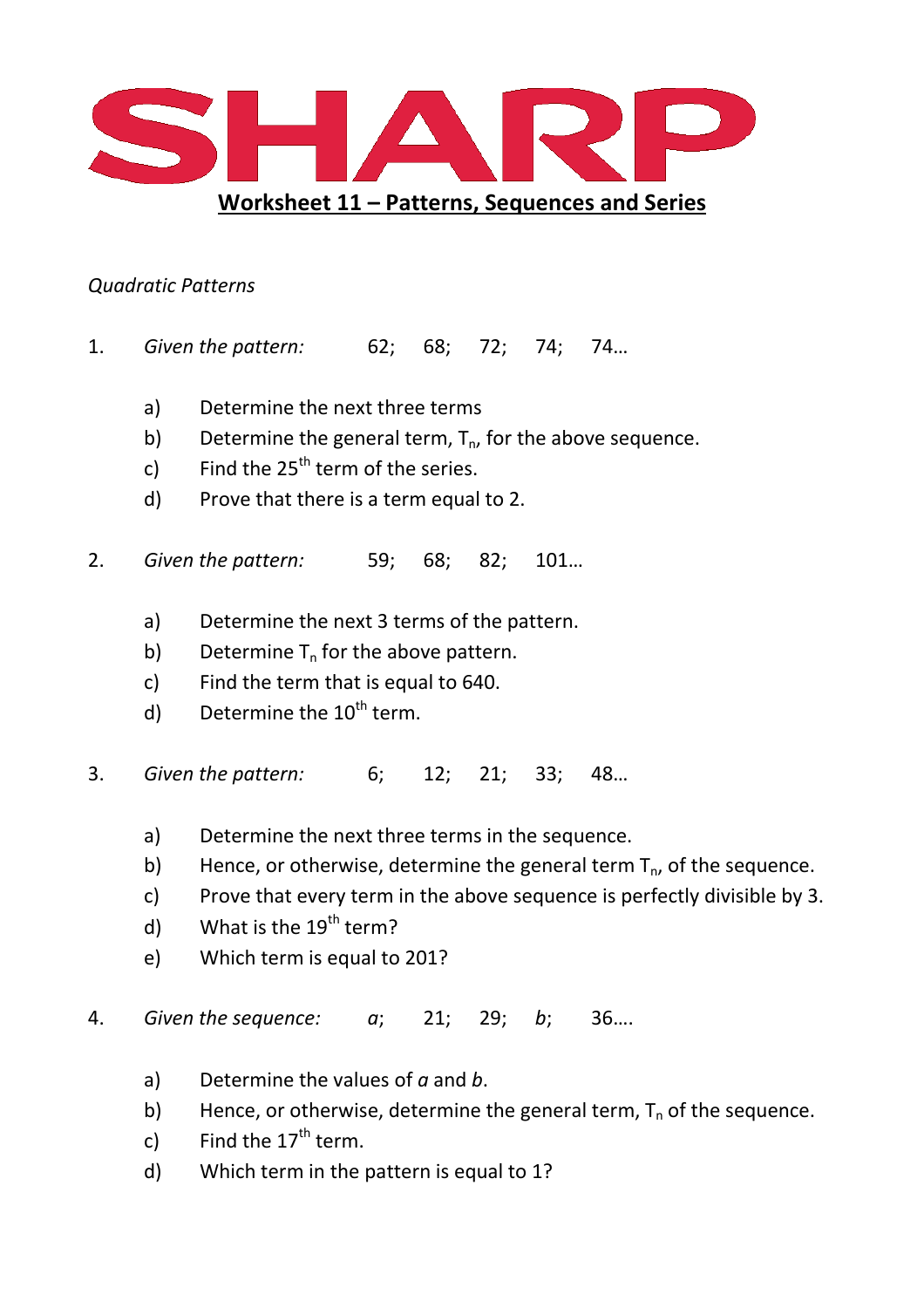- 5. *Given the sequence: a;* -2; *b;* -2; 4….
	- a) Determine the values of *a* and *b*.
	- b) Hence, or otherwise, determine the general term,  $T_{n}$ , for the above pattern.
	- c) Determine which term is equal 68.
	- d) What are the two consecutive odd numbered terms that when added together give the value of 320?
- 6. On a certain long road with many robots, the municipality switches the robots to red and green in the following pattern:

1 Red; 2 Green; 1 Red; 3 Green; 1 Red; 5 Green;

- 1 Red; 8 Green and so on…
- a) If the pattern continues, determine how many green lights will be on in the  $11^{\text{th}}$  section of green lights?
- b) If the average distance between the robots is 150m, determine how far you would have driven if you started at the first robot and finished after the 23<sup>rd</sup> green robot before the next red robot.

*Arithmetic Sequences and Series* 

- 7. *Given the series:* 10 + 18 + 26 + 34 + …
	- a) Determine the first term, *a*, and the difference, *d,* of the above series.
	- b) Determine whether 100 is a part of the series.
	- c) Determine the  $17<sup>th</sup>$  term.
	- d) Determine the sum of the first 10 terms.
	- e) Determine the sum of the values between term 11 and term 20.

8. Given the series:  $7\frac{1}{3} + 9 + 10\frac{2}{3} + 12\frac{1}{3} + \cdots$ .

- a) Determine the general term for the above series.
- b) Determine the  $14<sup>th</sup>$  term.
- c) Which term is equal to  $22\frac{1}{3}$ ?
	- d) Determine the sum of the first 20 terms.
- e) Determine *n* if  $S_n = 590\frac{1}{3}$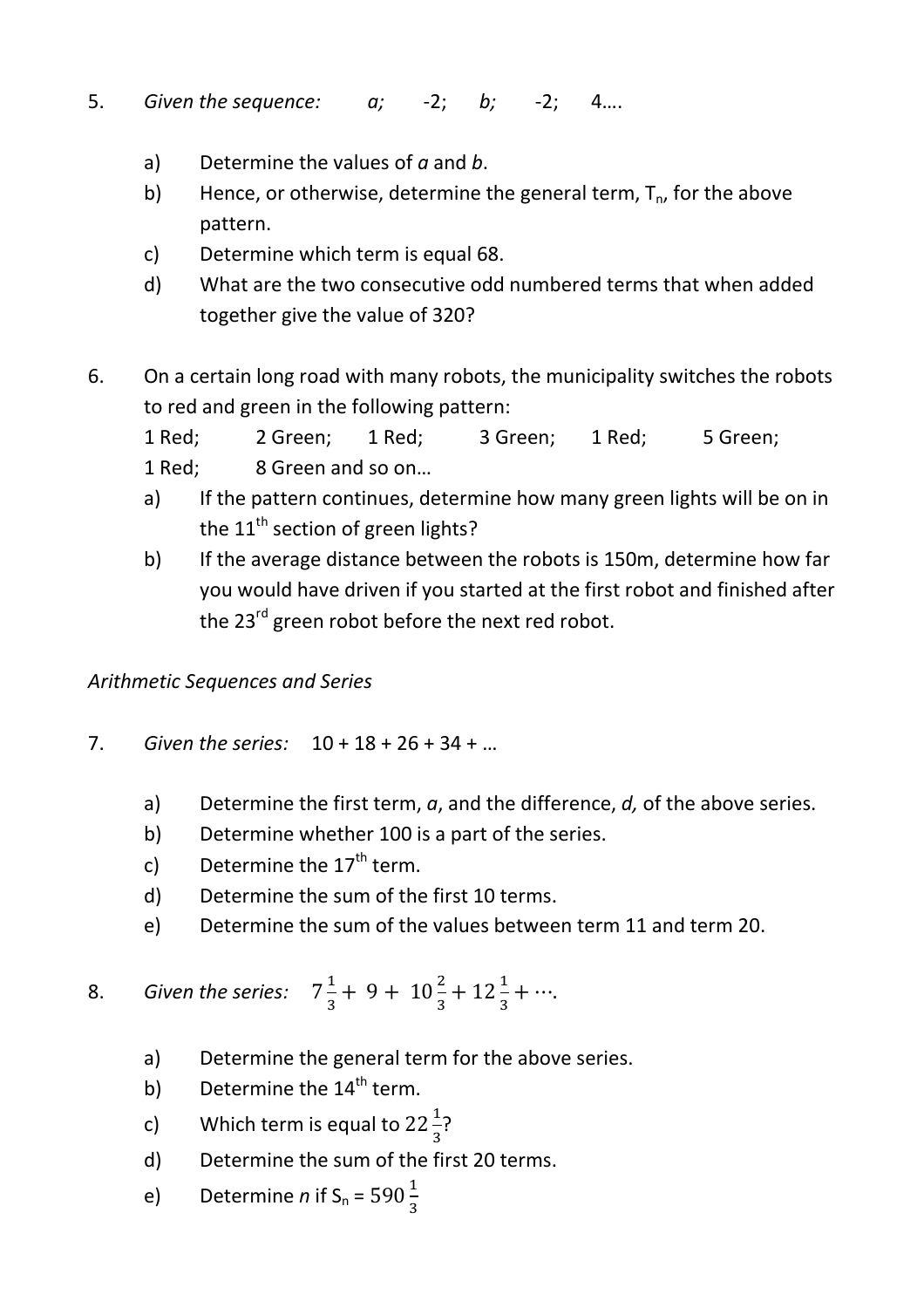9. *Given that the following sequence is an arithmetic series:* 

 $p-1$ ;  $p+2$ ;  $2p...$ 

- a) Determine the value of *p*.
- b) Hence, or otherwise, determine the first term and the common difference.
- c) Find the  $11<sup>th</sup>$  term.
- d) Find the sum of the first 21 terms.
- e) Find *n* if  $S_n = 286$ .
- 10. *Given that the following sequence is an arithmetic series:*

 $3 - 2p$ ;  $p + 3$ ;  $p - 3$ ...

- a) Determine the value of *p* and hence the first three terms of the sequence.
- b) Hence, or otherwise, determine the general term,  $T_{n}$ , in terms of *n*.
- c) Find the  $15<sup>th</sup>$  term.
- d) Find the sum of the first 16 terms.
- 11. *Given that an arithmetic sequence has a 6th term equal to 39 and a 10th term equal to 83, determine:* 
	- a) The first term and the common difference.
	- b) The  $9<sup>th</sup>$  term.
	- c) The sum of the first 19 terms.
	- d) The term which is equal to 127
	- e) *n* when  $S_n = 4305$ .
- 12. *Given that an arithmetic sequence has a fourth term equal to 7 and a ninth term equal to 57, determine:* 
	- a) the first term and the common difference
	- b) the terms between the fourth and ninth terms.
	- c) The sum of the first 18 terms.
	- d) The sum of the terms between term 9 and term 18.
	- e)  $n$  if  $S_n = 384$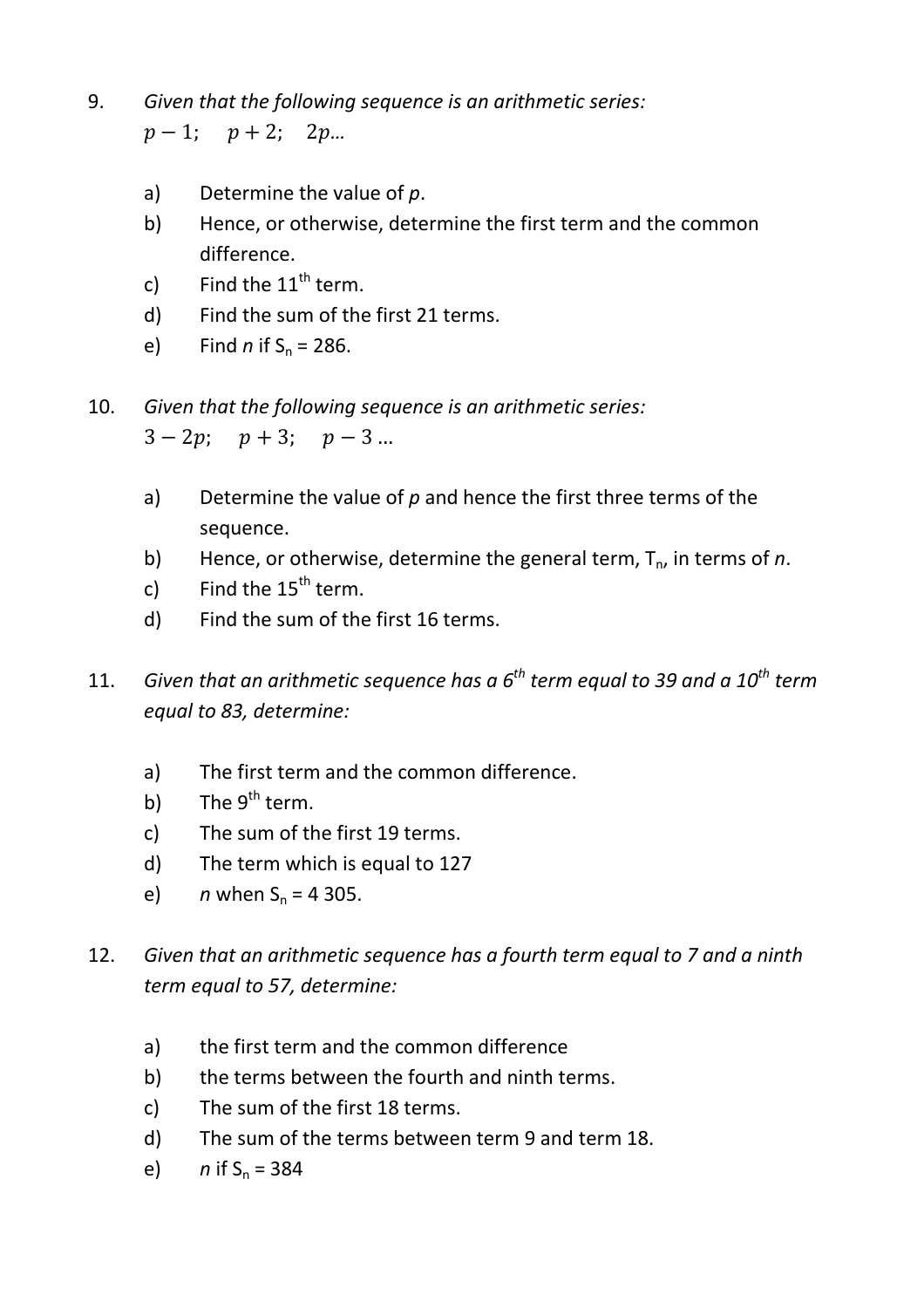- 13. *Given that the arithmetic sequence with the 6th term equal to 27 and the sum of the first 12 terms is equal to 504, determine:* 
	- a) Determine the first term and the common difference for the series.
	- b) The  $8^{th}$  term.
	- c) The sum of the first 17 terms.
	- d)  $n$  if  $T_n = 357$ .

*Geometric Sequences and Series* 

- 14. *Given the geometric series:* 6 + 30 + 150 + 750 + …
	- a) Determine the general term for the above series.
	- b) Determine the sum of the first 8 terms.
	- c) Is the series converging or diverging? Give a reason for your answer.
- 15. *Given the following geometric series*:  $1 + \frac{1}{4} + \frac{1}{16} + \frac{1}{64} + \cdots$ 
	- a) Determine the general term, Tn, in terms of *n*.
	- b) Determine the sum of the first 12 terms.
	- c) Determine the sum of the first 50 terms.
	- d) Is the series converging or diverging? Give a reason for your answer.
	- e) Determine the sum to infinity.
- f) Find *n* if  $T_n = \frac{1}{16384}$ .

16. Given the following geometric series:  $14 + 21 + 31\frac{1}{2} + 47\frac{1}{4} + \cdots$ 

- a) Determine the general term Tn in terms of n.
- b) Determine the  $8<sup>th</sup>$  term in the series.
- c) Determine the sum of the first 16 terms.
- d) Is this series a converging or diverging series? Give a reason for your answer.
- e) Determine *n* if  $S_n = 450 \frac{13}{32}$  $\frac{15}{32}$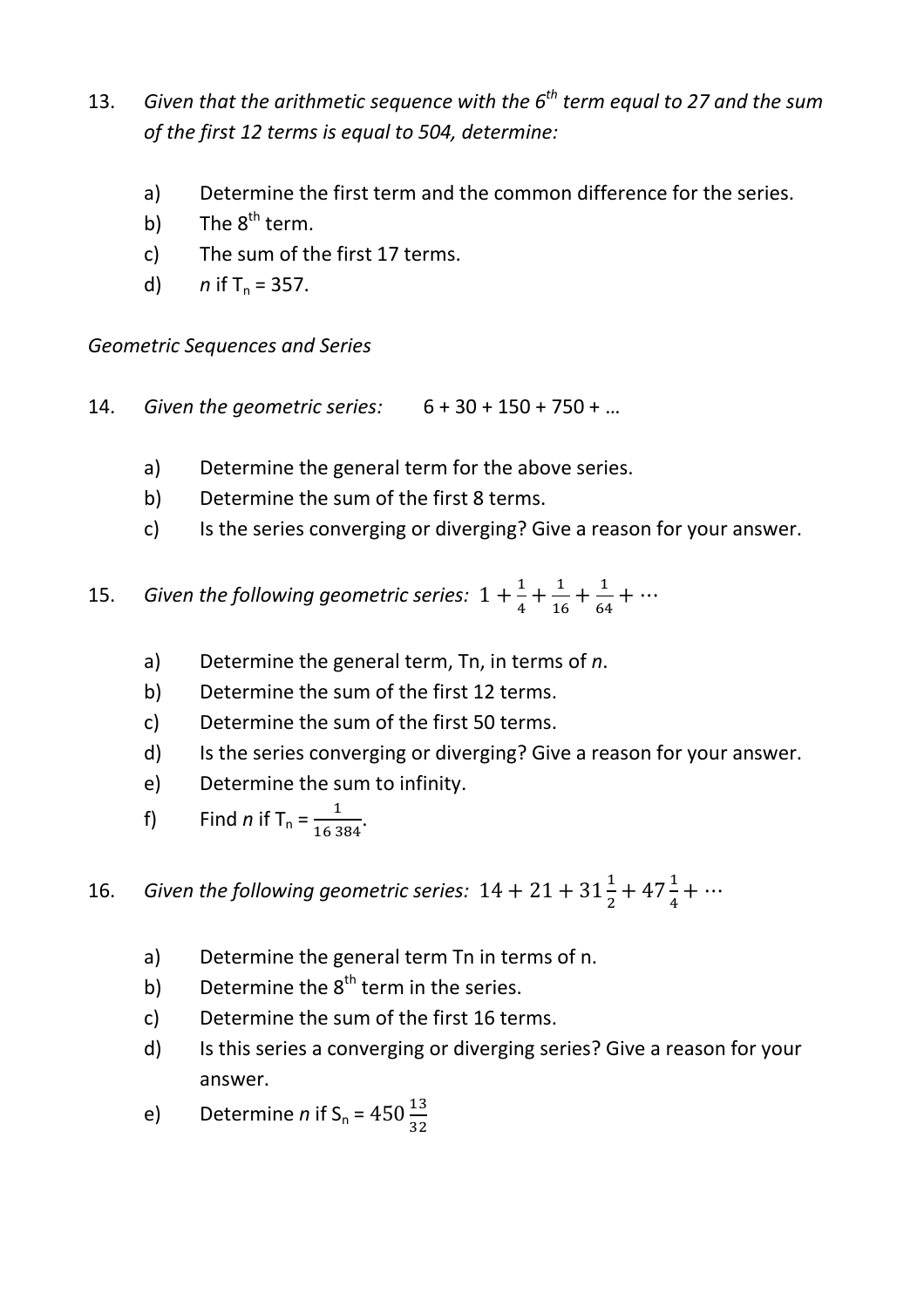17. *Given that the following sequence is geometric:* 

$$
p-1
$$
;  $\frac{1}{p-1}$ ;  $\frac{1}{6p+3}$ ...

- a) Determine the value of *p,* and hence the first term and the common ratio.
- b) Hence, determine the first three terms.
- c) Determine the  $7<sup>th</sup>$  term.
- d) Determine the sum of the first 10 terms.
- e) Which term is equal to  $\frac{1}{19683}$ ?
	- f) Determine the sum to infinity.
- 18. *Given that the following series is geometric:*   $p - 4$ ;  $2p + 2$ ;  $9p - 1$ ; ...
	- a) Determine the value of  $p$  if  $p \neq 0$ , and hence the values of the first three terms.
	- b) Determine the sum of the first 10 terms.
	- c) Which term is equal to 327 680?
	- d) Determine the value of  $n$  if  $S_n = 1705$ .
- 19. *In a certain geometric series the third term is*  $\frac{7}{2}$  and the 6<sup>th</sup> term is  $\frac{189}{16}$  $\frac{169}{16}$ . *Determine:* 
	- a) Determine the first term and the common ratio.
	- b) Determine the  $8<sup>th</sup>$  term.
	- c) Determine the sum of the first 11 terms.
	- d) Is this a converging or diverging series? Give a reason for you answer.
- e) Determine *n* if  $S_n = \frac{14413}{288}$ 288

## 20. In a certain geometric series the 5<sup>th</sup> term is equal to  $\frac{625}{486}$  and the 4<sup>th</sup> term is *equal to*  $\frac{125}{21}$  $\frac{123}{81}$ . Determine:

- a) Determine the first term and the common ratio.
- b) Determine the  $7<sup>th</sup>$  term
- c) Determine the sum to infinity if possible.
- d) Find *n* if  $S_n = 13,4159$ .